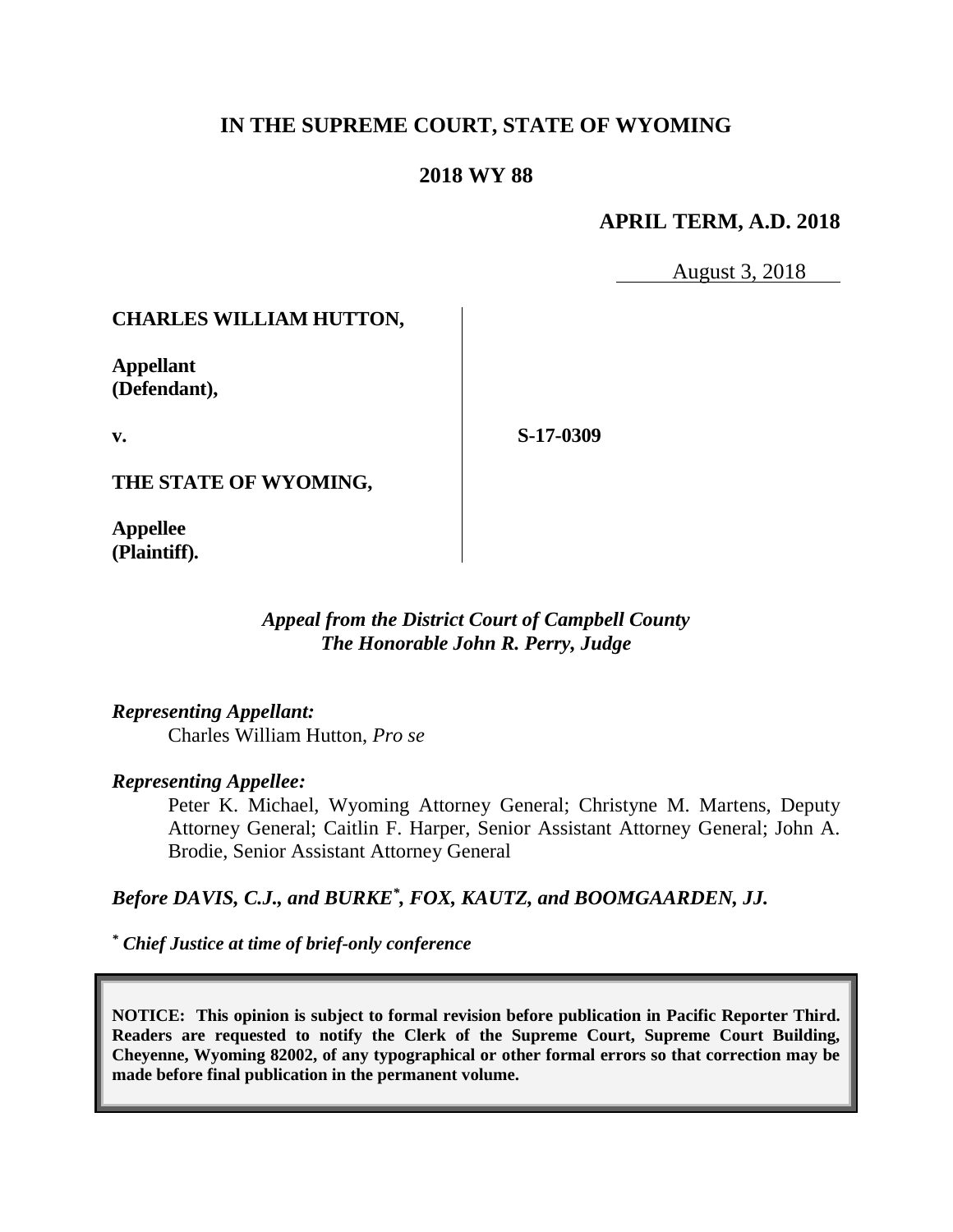**DAVIS**, Chief Justice.

[¶1] Charles Hutton appeals from the denial of his motion to correct an illegal sentence, in which he claimed that he had not received adequate credit for time spent in confinement. We affirm in part, reverse in part, and remand for entry of an order consistent with this opinion.

#### **ISSUES**

[¶2] Hutton raises two issues. We reword them as follows.

1. Is Hutton entitled to credit for participation in both residential and non-residential programs at an adult community corrections facility?

2. Did he receive full credit for confinement related to his second of three probation revocations?

### **FACTS**

[¶3] On January 19, 2008, Hutton joined a group of friends who entered a neighbor's mobile home, seriously injured him, and severely damaged his vehicle. Hutton was charged with felony property destruction and aggravated burglary, and he was arrested on a warrant on January 22. Eventually, in exchange for dismissal of the burglary charge, he pled guilty to felony property destruction, and on September 26, 2008, was sentenced for that crime.

[¶4] The district court imposed a penitentiary sentence of three to seven years, and suspended it in favor of seven years of supervised probation, which was to begin immediately. It also ordered him to participate for one year in an adult community corrections program operated by Volunteers of America. The record indicates that Hutton had been confined for 249 days prior to sentencing. However, the court credited him for 251 days of confinement for this period.<sup>1</sup>

[¶5] Hutton entered the residential portion of the Volunteers of America program on November 21, 2008, completed it on August 26, 2009, and began the nonresidential portion of the program the following day. He completed that portion on November 25, 2009. Of the 370 days in the program, he spent 279 as a resident.<sup>2</sup>

<sup>&</sup>lt;sup>1</sup> The record falls short of resolving this discrepancy. It may be that after receiving emergency medical treatment on January 19 for injuries sustained in his victim's trailer, Hutton was initially arrested without a warrant. However, any information to that effect did not make it into the transmitted record.

<sup>&</sup>lt;sup>2</sup> The State provided the dates relevant to this calculation to the district court. No documents substantiating those dates appear in the record, but Hutton does not contest their accuracy.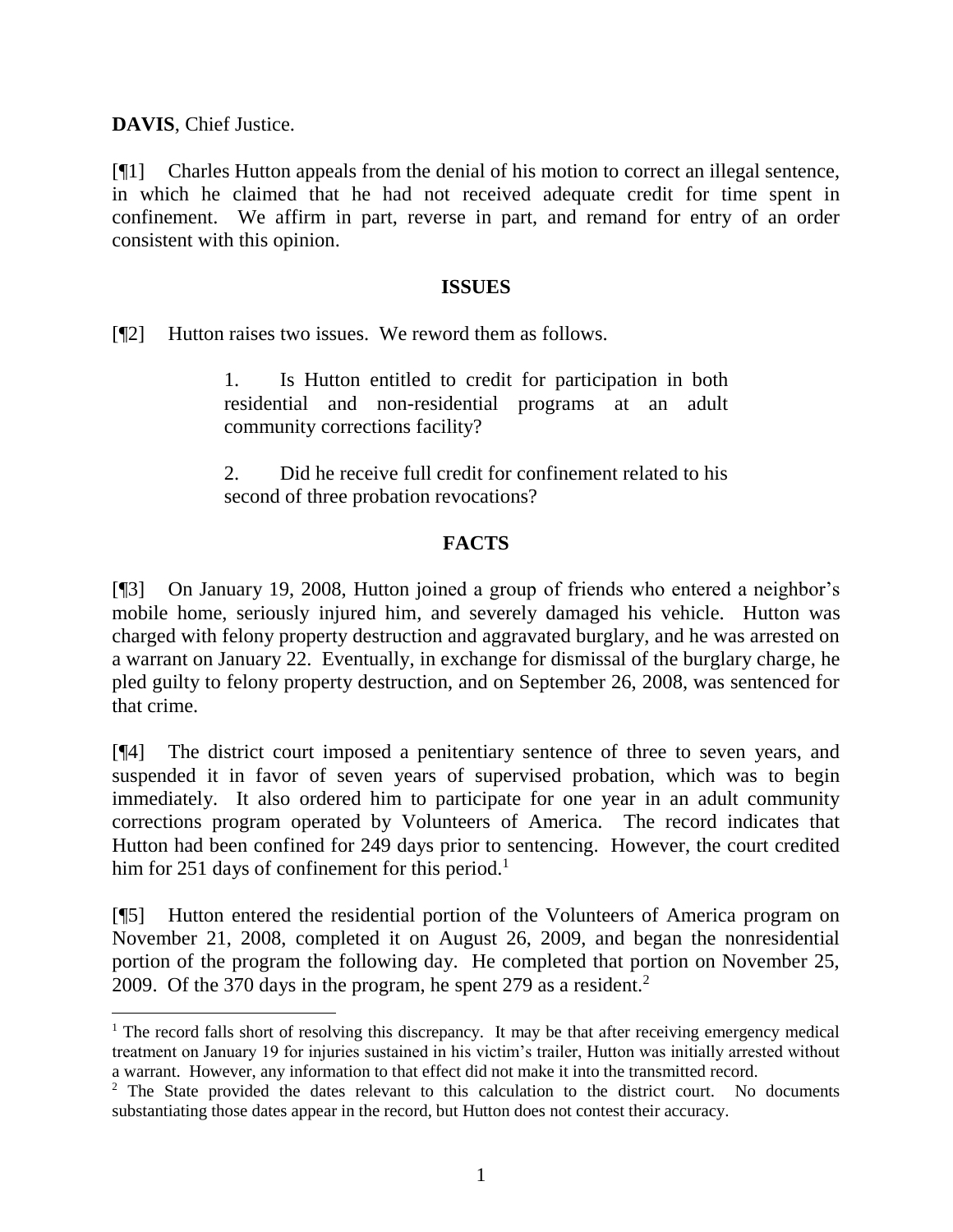[¶6] On June 3, 2010, approximately six to seven months after completing the Volunteers of America program, Hutton was arrested on a bench warrant related to his first probation revocation proceeding. He had served twelve days when the district court released him on a recognizance bond on June 14. The court ultimately revoked and reinstated his probation, and it indicated that he was entitled to 442 days of cumulative credit against his sentence.

[¶7] On July 15, 2014, Hutton was arrested on a second petition to revoke his probation. Once again, the court revoked and reinstated probation, making his release contingent upon acceptance into the local drug court program, and noting his entitlement to 473 days of cumulative credit as of August  $15<sup>3</sup>$  Because the drug court program rejected him, Hutton remained incarcerated as of November 13, 2014, when the district court reviewed the status of his probation in this case, and took his guilty plea to a new charge of conspiring to deliver methamphetamine.<sup>4</sup>

[¶8] His confinement continued after that hearing, pending a reapplication to the drug court related to the new offense. On March 4, 2015, Hutton went before the district court for sentencing in the methamphetamine case<sup>5</sup> and for resolution of the second revocation petition in this case. With respect to both cases, the court again placed him on probation, but it ordered that he be retained in custody until he was admitted to either an inpatient substance abuse treatment program or an intensive outpatient program administered in conjunction with the Campbell County Drug Court. Between the change of plea and sentencing hearings, Hutton was incarcerated an additional 111 days, bringing the cumulative total to 773 days. However, the district court added 185 days of credit to the 473 days it recognized as of August 15, 2014, bringing its running total to 658 days.

[¶9] Hutton apparently remained in jail until May 5, 2015, and then entered an inpatient substance abuse program at the Central Wyoming Counseling Center the following day. He evidently completed that program and was released on July 22, 2015. The first period comprised 62 days, and the second covered 78 days.<sup>6</sup>

l <sup>3</sup> This Court calculates Hutton was confined 32 additional days in this regard, and our cumulative calculation of credit stands at 572 days. This figure does not include any credit for his nonresidential participation in the Volunteers of America program.

<sup>4</sup> This additional confinement of 90 days raises our cumulative total, as of the date of the November hearing, to 662 days. Presumably, it would have raised the district court's total to 563 days.

<sup>&</sup>lt;sup>5</sup> Ultimately, the sentence in the drug case ran consecutively to that in the present case, and the court determined that all confinement since the initiation of the drug case would be credited against only the sentence in this case.

<sup>6</sup> The briefs of both Hutton and the State refer to these events and the associated dates, but the record contains no evidence substantiating them. Nor does it reveal facts supporting the notion of both parties that Hutton's being an inpatient in a court-ordered drug treatment program should be considered a form of confinement that necessitates sentencing credit. If both events warrant credit, they would raise this Court's cumulative tally to 913 days.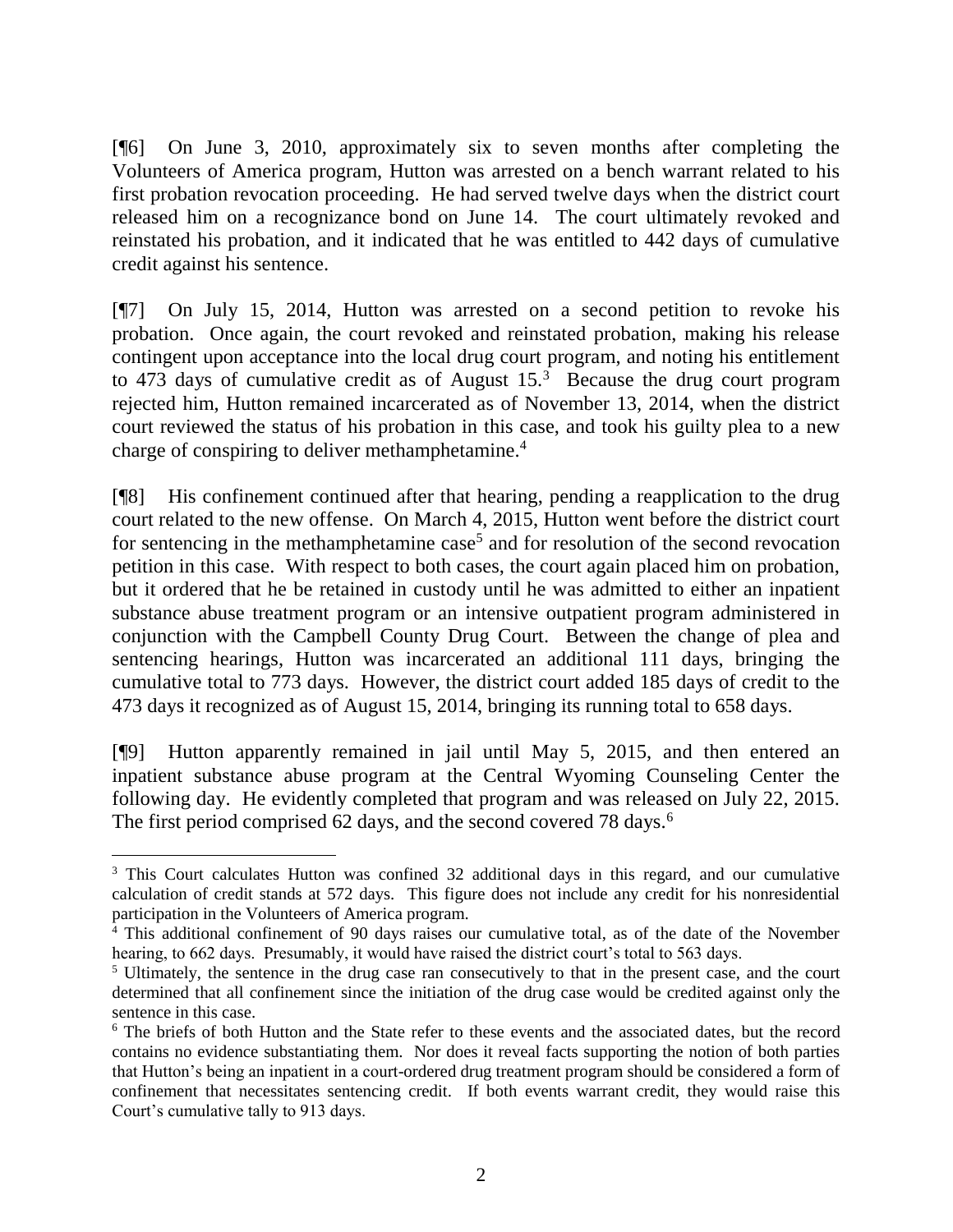[¶10] Hutton remained free until February 26, 2016, when he was arrested on a third probation revocation petition. On March 16, the district court revoked his probation and imposed his previously suspended penitentiary sentences. Thus, he became entitled to another 20 days of credit, bringing our running calculation to a final total of 933 days. The district court's revocation and sentencing order, however, calculated Hutton's total credit entitlement to be 680 days.

[¶11] Hutton took no appeal, but on June 12, 2017, he filed a motion to correct an illegal sentence, claiming that he was due an additional 444 days of credit beyond the 680 awarded by the district court. On June 20, the State provided the court its accounting of the credit due Hutton. It calculated that he should have received a total of 922 days of credit.

[¶12] A week later, the court adopted that calculation in a *nunc pro tunc* sentencing order, and in October Hutton filed another motion for sentence correction. In that motion, he asked for another 175 days of credit, the majority of which appears to relate to time spent in the nonresidential portion of the Volunteers of America program. Sixteen days of the remainder have been accounted for in this Court's calculations set out above, and 45 days of the remainder refer to a period of confinement reflected nowhere in the record. On October 24, 2017, the district court denied the motion.

[¶13] Hutton timely perfected his appeal from that denial. Although his appellate arguments are difficult to follow and deviate in many respects from what he contended below, he appears to claim that he is due 209 days of credit over and above the 922 days awarded by the district court, and that they arise from his participation in the nonresidential program at Volunteers of America and his confinement between July 15, 2014 and July 22, 2015. The State responds that it has revisited the accounting of credit previously submitted to the district court, and now concludes Hutton is due a total of 934 days of credit.<sup>7</sup>

### **DISCUSSION**

[¶14] Whether an imposed sentence is illegal because the defendant was not properly credited for his confinement prior to sentencing is a question of law that this Court reviews de novo. *Baker v. State*, 2011 WY 53, ¶ 8, 248 P.3d 640, 642 (Wyo. 2011) (quoting *Swain v. State*, 2009 WY 142, ¶ 8, 220 P.3d 504, 506 (Wyo. 2009)).

 $\frac{7}{7}$  This figure differs from our final tally by a single day, which we attribute to the State's counting one day twice as both time awaiting revocation and time after revocation awaiting acceptance into a drug treatment program.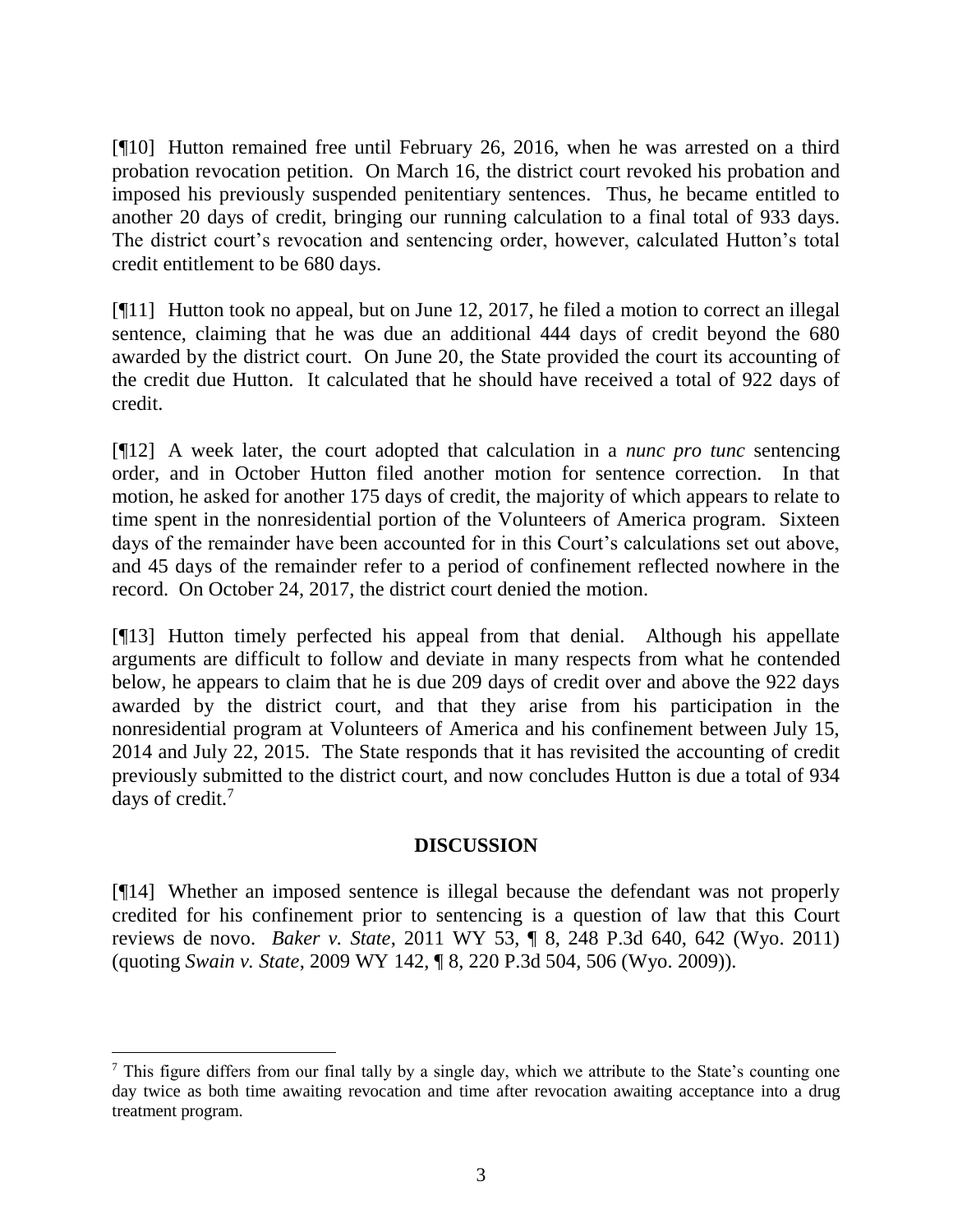[¶15] Hutton is entitled to credit for time spent in custody while awaiting the disposition of probation revocation proceedings. *Baker*, ¶ 11, 248 P.3d at 643 (quoting *Swain*, ¶ 9, 220 P.3d at 506). Likewise, because one residing in a community corrections facility as a condition of probation is statutorily considered to be in official detention, and because absenting himself from the facility may therefore subject him to an escape charge, time spent in a community corrections program as a resident must be counted against the sentence he may have to serve if his probation is later revoked. *Baker*, ¶ 9, 248 P.3d at 642-43 (quoting *Endris v. State*, 2010 WY 73, ¶ 17, 233 P.3d 578, 582 (Wyo. 2010); *Prejean v. State*, 794 P.2d 877, 879 (Wyo. 1990)).

[¶16] On the other hand, time spent on probation in an inpatient substance abuse treatment program typically does not warrant credit against a sentence, because treatment ordered as a condition of probation does not ordinarily subject a defendant to a charge of escape for leaving the facility. *Yearout v. State*, 2013 WY 133, ¶ 9, 311 P.3d 180, 182 (Wyo. 2013). However, if an order to participate in a substance abuse treatment program includes language indicating that the sentencing court intended that the defendant is to be considered in custody or in official detention while residing at the facility, he may be entitled to credit. *Daniels v. State*, 2014 WY 125, ¶ 10, 335 P.3d 483, 486 (Wyo. 2014) (citing *YellowBear v. State*, 874 P.2d 241, 245-46 (Wyo. 1994)). *But see Morrison v. State*, 2012 WY 41, ¶¶ 5, 15-16, 272 P.3d 321, 323, 325-26 (Wyo. 2012) (questioning power of courts to transform a residential condition of probation into official detention without legislative authorization).<sup>8</sup>

[¶17] As suggested in footnote 6 above, this Court included in its credit calculation the time Hutton spent in an inpatient substance abuse program at the Central Wyoming Counseling Center because the State argued for its inclusion, and the district court agreed to award it. Our calculation also included every period of alleged presentence confinement identified in the record by dates, even those not substantiated by documents or testimony, except for the period relating to Hutton's participation in the Volunteers of America program as a nonresident.

[¶18] Apart from that 91-day period, Hutton has not accounted for the nearly 200 days of credit he claims he is due beyond our calculations. He has not identified any additional periods of confinement, and he has not provided a record from which we can discern any such periods. His calculations are tied only vaguely to discrete events, and he appears to have ignored many of those for which he was granted credit. Accordingly, we find nothing to dissuade us from concluding that our computation of the credit due him is accurate.

<sup>8</sup> Such doubts may have little bearing on evaluating the propriety of an **award** of credit because, even though a defendant is not entitled to credit in a given situation, district courts enjoy the discretion to award it. *Askin v. State*, 2016 WY 9, ¶¶ 9-11, 365 P.3d 784, 786-87 (Wyo. 2016) (citing *Daniels*, ¶¶ 11, 13, 335 P.3d at 486-87).